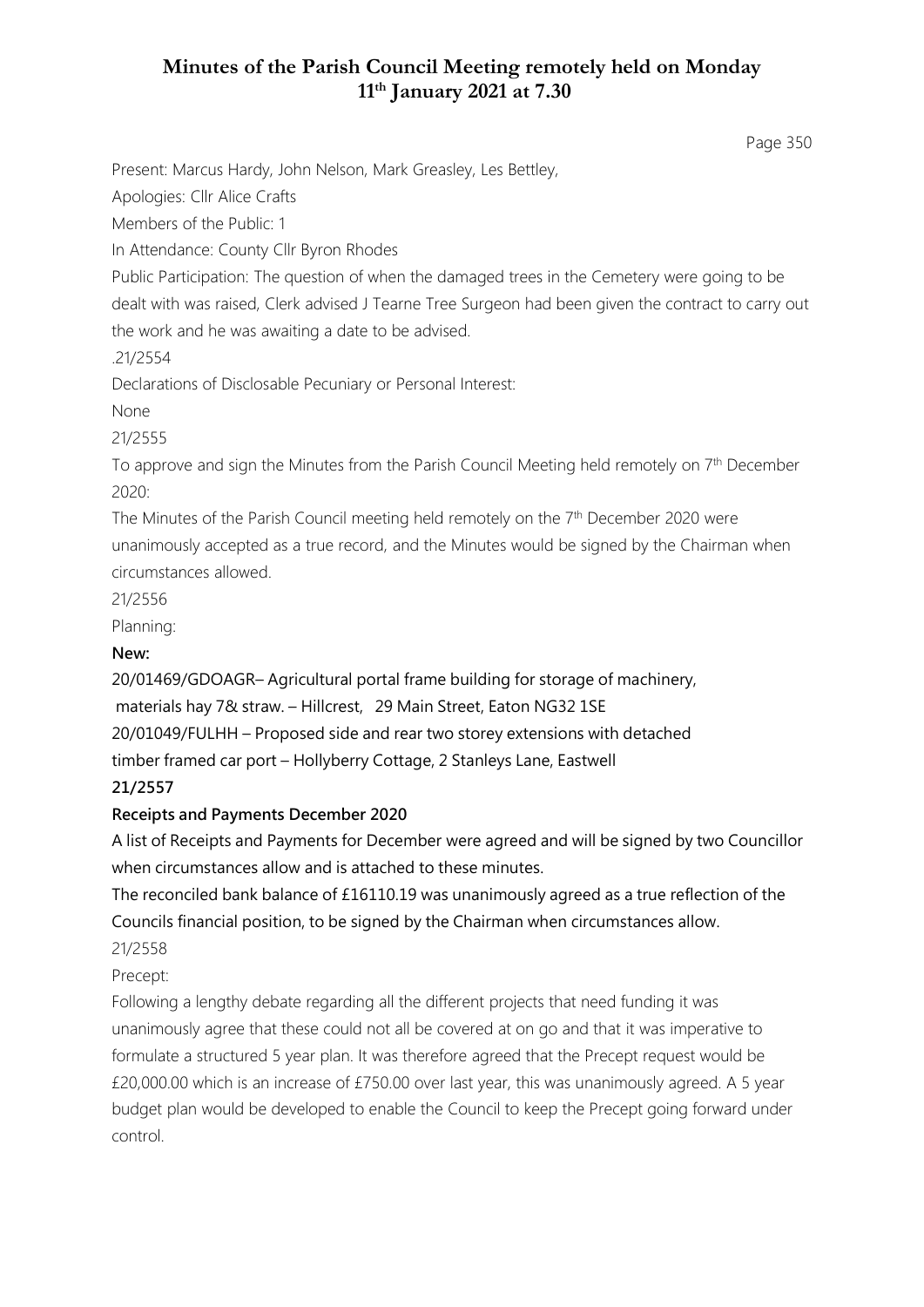## **Minutes of the Parish Council Meeting remotely held on Monday 11th January 2021 at 7.30**

Page No 351

21/2559

Eaton:

No issues raised other than the damaged trees in the cemetery as previously noted.

21/2560

Eastwell:

Cllr Nelson had raised the matter of a footpath to Eastwell X roads under the Precept discussion and this would be debated at the next meeting.

21/2561

Goadby Marwood:

Cllr Greasley had raised the matter of first aid boxes to go with the defibrillators and it was thought this was a reasonable idea but might present problems, regarding either people misusing what was supplied and then trying to claim from the Council or theft of the contents. It was therefore thought that a basic box could possibly be provided Cllr Greasley to look into what was available. Cllr Greasley also asked regarding maps of Bridleways in the Parish and it was suggested the

County Council website might be the answer.

21/2562

Emails - previously circulated, and issues raised for next Month's agenda:

The Chairman expressed his keenness to get the 5 year plan in place as soon as possible and suggested a remit should be developed for each task before the next meeting and suggested that it would be good to involve parishioners on the order the task were undertaken.

The question of finding someone to fill the Councillor vacancy was raised and Cllr Bettley thought he knew someone who might be interested and volunteered to contact them

#### 21/2563

Items for Next Month's Agenda:

Media Policy/ Planned Maintenance/ Wildflower Area

Date of Next Remote Meeting: Monday 8<sup>th</sup> February 2021 at 7.30 pm

The meeting closed at 20.44pm

Signed: Chairman Eaton Parish Council